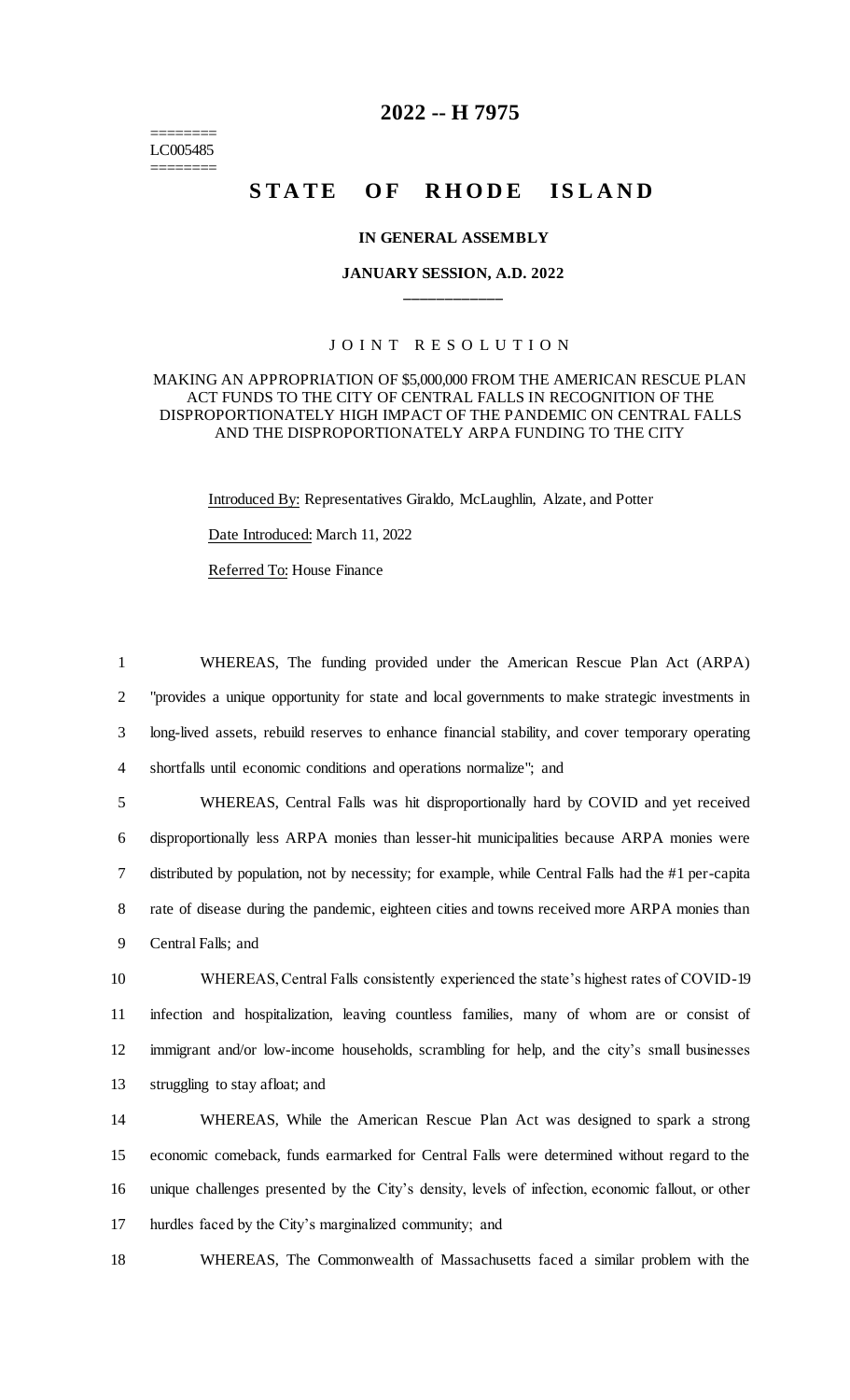small municipalities of Chelsea, Everett, Methuen and Randolph and, in order to "right this wrong," Governor Baker chose to apportion \$109 million in State ARPA monies directly to these municipalities stating that, "These four communities were disproportionately impacted by the virus, and this additional funding will support critical local COVID response and recovery efforts"; and

 WHEREAS, It is vitally necessary to also "right this wrong" in Central Falls and appropriate the funds necessary to combat threats to the public health including, but not limited to, pandemic relief, public health outreach, the development of affordable housing, behavioral health supports, substance abuse support and resources for domestic violence; now, therefore be it RESOLVED, That there is hereby appropriated, out of any money from the American Rescue Plan Act in the treasury not otherwise appropriated for the fiscal year 2022-2023, the sum of five million dollars (\$5,000,000) to the City of Central Falls for recovery from the COVID-19 pandemic; and the state controller is hereby authorized and directed to draw his orders upon the general treasurer for the payment of said sum, or so much thereof as may be from time to time required, upon receipt of properly authenticated vouchers.

#### ======== LC005485 ========